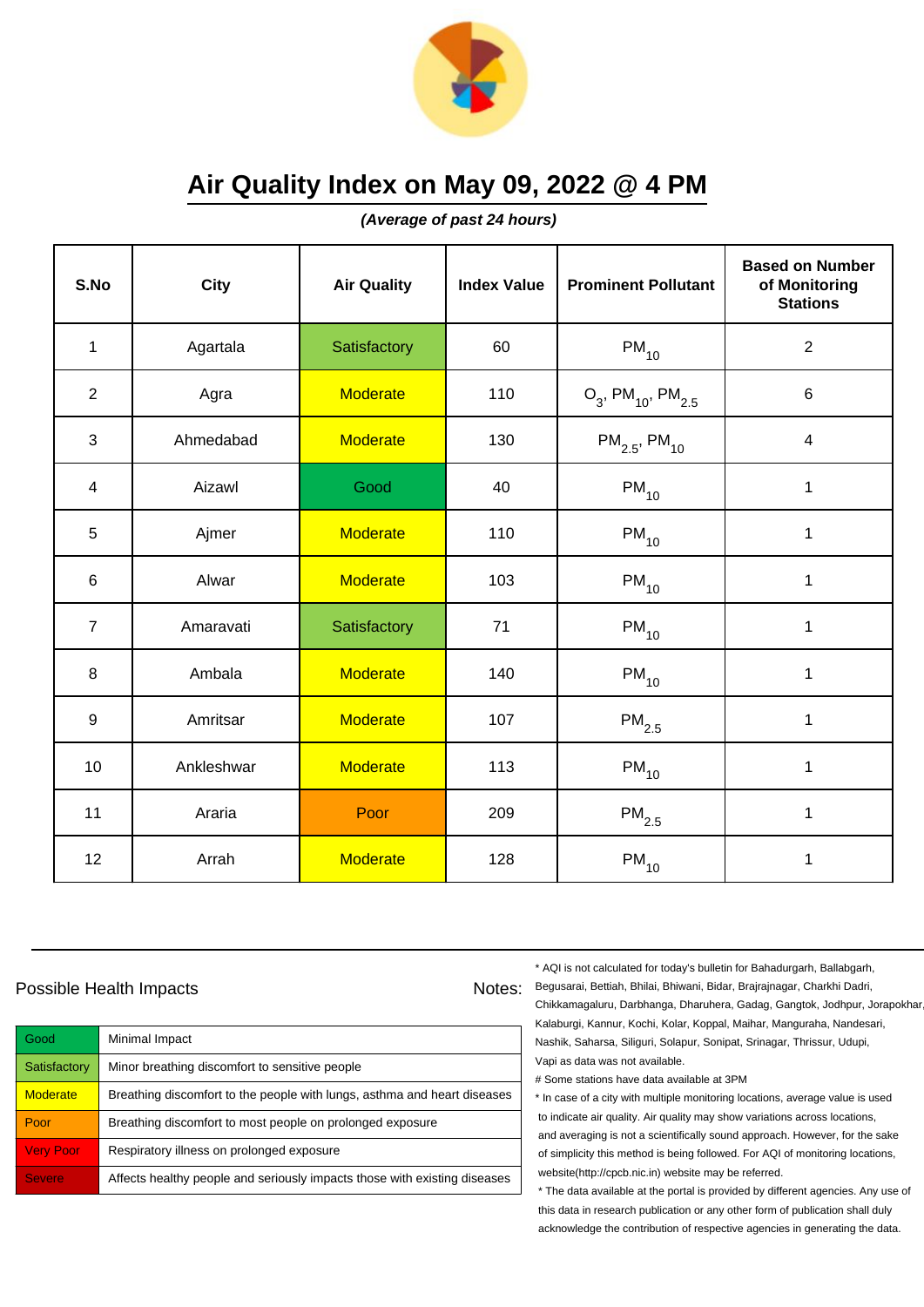

**(Average of past 24 hours)**

| S.No | City                        | <b>Air Quality</b> | <b>Index Value</b> | <b>Prominent Pollutant</b>        | <b>Based on Number</b><br>of Monitoring<br><b>Stations</b> |
|------|-----------------------------|--------------------|--------------------|-----------------------------------|------------------------------------------------------------|
| 13   | Asansol                     | Satisfactory       | 68                 | NO <sub>2</sub>                   | $\mathbf{1}$                                               |
| 14   | Aurangabad (Bihar)          | <b>Moderate</b>    | 147                | $PM_{10}$                         | 1                                                          |
| 15   | Aurangabad<br>(Maharashtra) | <b>Moderate</b>    | 112                | $PM_{10}$                         | $\mathbf{1}$                                               |
| 16   | Baddi                       | <b>Moderate</b>    | 160                | $PM_{10}$                         | $\mathbf{1}$                                               |
| 17   | Bagalkot                    | Good               | 50                 | $PM_{2.5}$                        | $\mathbf{1}$                                               |
| 18   | Baghpat                     | <b>Moderate</b>    | 104                | CO                                | $\mathbf{1}$                                               |
| 19   | <b>Bathinda</b>             | <b>Moderate</b>    | 113                | $PM_{10}$                         | 1                                                          |
| 20   | Bengaluru                   | Satisfactory       | 76                 | $PM_{2.5}$ , CO, PM <sub>10</sub> | $6\phantom{1}$                                             |
| 21   | Bhagalpur                   | <b>Moderate</b>    | 146                | $PM_{10}$                         | $\overline{2}$                                             |
| 22   | Bhiwadi                     | Poor               | 212                | $\mathsf{PM}_{2.5}$               | $\mathbf{1}$                                               |
| 23   | <b>Bhopal</b>               | <b>Moderate</b>    | 173                | $PM_{10}$                         | $\mathbf{1}$                                               |
| 24   | <b>Bihar Sharif</b>         | <b>Moderate</b>    | 161                | $PM_{10}$                         | $\mathbf{1}$                                               |

### Possible Health Impacts

| Good             | Minimal Impact                                                            |
|------------------|---------------------------------------------------------------------------|
| Satisfactory     | Minor breathing discomfort to sensitive people                            |
| <b>Moderate</b>  | Breathing discomfort to the people with lungs, asthma and heart diseases  |
| Poor             | Breathing discomfort to most people on prolonged exposure                 |
| <b>Very Poor</b> | Respiratory illness on prolonged exposure                                 |
| <b>Severe</b>    | Affects healthy people and seriously impacts those with existing diseases |

\* AQI is not calculated for today's bulletin for Bahadurgarh, Ballabgarh,

Notes: Begusarai, Bettiah, Bhilai, Bhiwani, Bidar, Brajrajnagar, Charkhi Dadri, Chikkamagaluru, Darbhanga, Dharuhera, Gadag, Gangtok, Jodhpur, Jorapokhar, Kalaburgi, Kannur, Kochi, Kolar, Koppal, Maihar, Manguraha, Nandesari, Nashik, Saharsa, Siliguri, Solapur, Sonipat, Srinagar, Thrissur, Udupi, Vapi as data was not available.

# Some stations have data available at 3PM

\* In case of a city with multiple monitoring locations, average value is used to indicate air quality. Air quality may show variations across locations, and averaging is not a scientifically sound approach. However, for the sake of simplicity this method is being followed. For AQI of monitoring locations, website(http://cpcb.nic.in) website may be referred.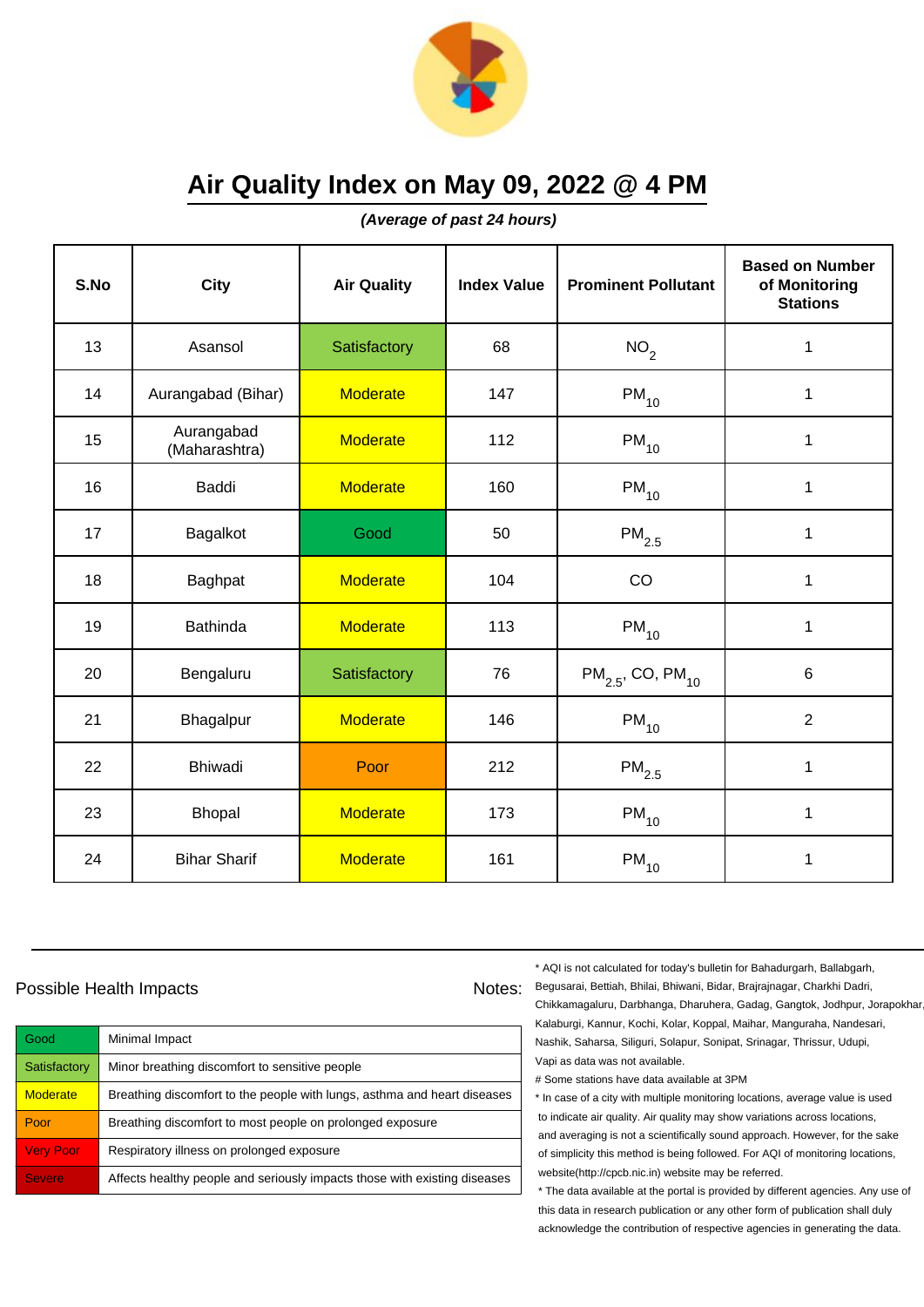

**(Average of past 24 hours)**

| S.No | City           | <b>Air Quality</b> | <b>Index Value</b> | <b>Prominent Pollutant</b>    | <b>Based on Number</b><br>of Monitoring<br><b>Stations</b> |
|------|----------------|--------------------|--------------------|-------------------------------|------------------------------------------------------------|
| 25   | Bilaspur       | Satisfactory       | 59                 | $PM_{10}$                     | 1                                                          |
| 26   | Bulandshahr    | <b>Moderate</b>    | 127                | $PM_{10}$                     | 1                                                          |
| 27   | <b>Buxar</b>   | <b>Moderate</b>    | 165                | $\mathsf{PM}_{2.5}$           | 1                                                          |
| 28   | Chamarajanagar | Good               | 45                 | $PM_{10}$                     | $\mathbf{1}$                                               |
| 29   | Chandigarh     | <b>Moderate</b>    | 182                | $O_3$ , PM <sub>10</sub>      | 3                                                          |
| 30   | Chandrapur     | <b>Moderate</b>    | 146                | $PM_{10}$                     | $\overline{2}$                                             |
| 31   | Chennai        | Satisfactory       | 94                 | $PM_{10}$ , PM <sub>2.5</sub> | $\overline{\mathbf{4}}$                                    |
| 32   | Chhapra        | <b>Moderate</b>    | 129                | $PM_{10}$                     | 1                                                          |
| 33   | Chikkaballapur | Satisfactory       | 90                 | $PM_{10}$                     | $\mathbf{1}$                                               |
| 34   | Coimbatore     | Good               | 50                 | $PM_{10}$                     | $\mathbf{1}$                                               |
| 35   | Damoh          | Good               | 34                 | $\mathsf{PM}_{2.5}$           | 1                                                          |
| 36   | Davanagere     | Satisfactory       | 94                 | $PM_{10}$                     | 1                                                          |

### Possible Health Impacts

| Good                | Minimal Impact                                                            |
|---------------------|---------------------------------------------------------------------------|
| Satisfactory        | Minor breathing discomfort to sensitive people                            |
| <b>Moderate</b>     | Breathing discomfort to the people with lungs, asthma and heart diseases  |
| Poor                | Breathing discomfort to most people on prolonged exposure                 |
| <b>Very Poor</b>    | Respiratory illness on prolonged exposure                                 |
| Severe <sup>'</sup> | Affects healthy people and seriously impacts those with existing diseases |

\* AQI is not calculated for today's bulletin for Bahadurgarh, Ballabgarh,

Notes: Begusarai, Bettiah, Bhilai, Bhiwani, Bidar, Brajrajnagar, Charkhi Dadri, Chikkamagaluru, Darbhanga, Dharuhera, Gadag, Gangtok, Jodhpur, Jorapokhar, Kalaburgi, Kannur, Kochi, Kolar, Koppal, Maihar, Manguraha, Nandesari, Nashik, Saharsa, Siliguri, Solapur, Sonipat, Srinagar, Thrissur, Udupi, Vapi as data was not available.

# Some stations have data available at 3PM

\* In case of a city with multiple monitoring locations, average value is used to indicate air quality. Air quality may show variations across locations, and averaging is not a scientifically sound approach. However, for the sake of simplicity this method is being followed. For AQI of monitoring locations, website(http://cpcb.nic.in) website may be referred.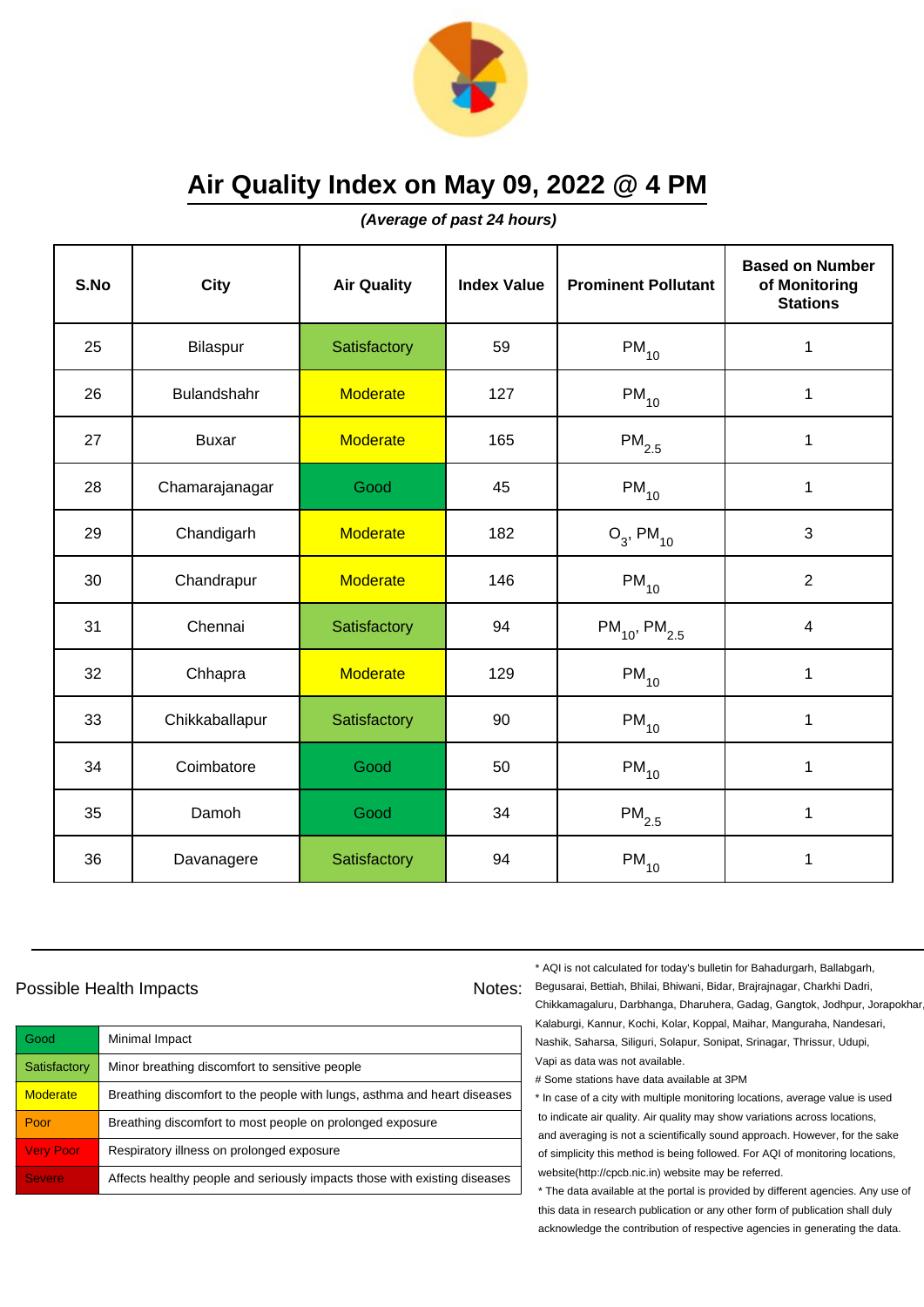

**(Average of past 24 hours)**

| S.No | <b>City</b> | <b>Air Quality</b> | <b>Index Value</b> | <b>Prominent Pollutant</b>                     | <b>Based on Number</b><br>of Monitoring<br><b>Stations</b> |
|------|-------------|--------------------|--------------------|------------------------------------------------|------------------------------------------------------------|
| 37   | Dehradun    | <b>Moderate</b>    | 113                | $PM_{10}$                                      | $\mathbf 1$                                                |
| 38   | Delhi       | <b>Moderate</b>    | 171                | $PM_{2.5}$ , O <sub>3</sub> , PM <sub>10</sub> | 32                                                         |
| 39   | Dewas       | <b>Moderate</b>    | 150                | $PM_{10}$                                      | $\mathbf 1$                                                |
| 40   | Durgapur    | <b>Moderate</b>    | 150                | $PM_{10}$                                      | 1                                                          |
| 41   | Eloor       | Satisfactory       | 62                 | $PM_{10}$                                      | $\mathbf 1$                                                |
| 42   | Ernakulam   | Satisfactory       | 54                 | NO <sub>2</sub>                                | 1                                                          |
| 43   | Faridabad   | <b>Moderate</b>    | 184                | $PM_{10}$ , PM <sub>2.5</sub>                  | $\overline{2}$                                             |
| 44   | Fatehabad   | <b>Moderate</b>    | 154                | $PM_{10}$                                      | $\mathbf{1}$                                               |
| 45   | Firozabad   | <b>Moderate</b>    | 116                | $O_3$ , PM <sub>10</sub>                       | $\overline{2}$                                             |
| 46   | Gandhinagar | <b>Moderate</b>    | 157                | $PM_{2.5}$ , PM <sub>10</sub>                  | 3                                                          |
| 47   | Gaya        | <b>Moderate</b>    | 106                | $PM_{10}$ , CO                                 | 3                                                          |
| 48   | Ghaziabad   | <b>Moderate</b>    | 192                | $O_3$ , PM <sub>10</sub>                       | $\overline{\mathbf{4}}$                                    |

### Possible Health Impacts

| Good             | Minimal Impact                                                            |
|------------------|---------------------------------------------------------------------------|
| Satisfactory     | Minor breathing discomfort to sensitive people                            |
| <b>Moderate</b>  | Breathing discomfort to the people with lungs, asthma and heart diseases  |
| Poor             | Breathing discomfort to most people on prolonged exposure                 |
| <b>Very Poor</b> | Respiratory illness on prolonged exposure                                 |
| <b>Severe</b>    | Affects healthy people and seriously impacts those with existing diseases |

\* AQI is not calculated for today's bulletin for Bahadurgarh, Ballabgarh,

Notes: Begusarai, Bettiah, Bhilai, Bhiwani, Bidar, Brajrajnagar, Charkhi Dadri, Chikkamagaluru, Darbhanga, Dharuhera, Gadag, Gangtok, Jodhpur, Jorapokhar, Kalaburgi, Kannur, Kochi, Kolar, Koppal, Maihar, Manguraha, Nandesari, Nashik, Saharsa, Siliguri, Solapur, Sonipat, Srinagar, Thrissur, Udupi, Vapi as data was not available.

# Some stations have data available at 3PM

\* In case of a city with multiple monitoring locations, average value is used to indicate air quality. Air quality may show variations across locations, and averaging is not a scientifically sound approach. However, for the sake of simplicity this method is being followed. For AQI of monitoring locations, website(http://cpcb.nic.in) website may be referred.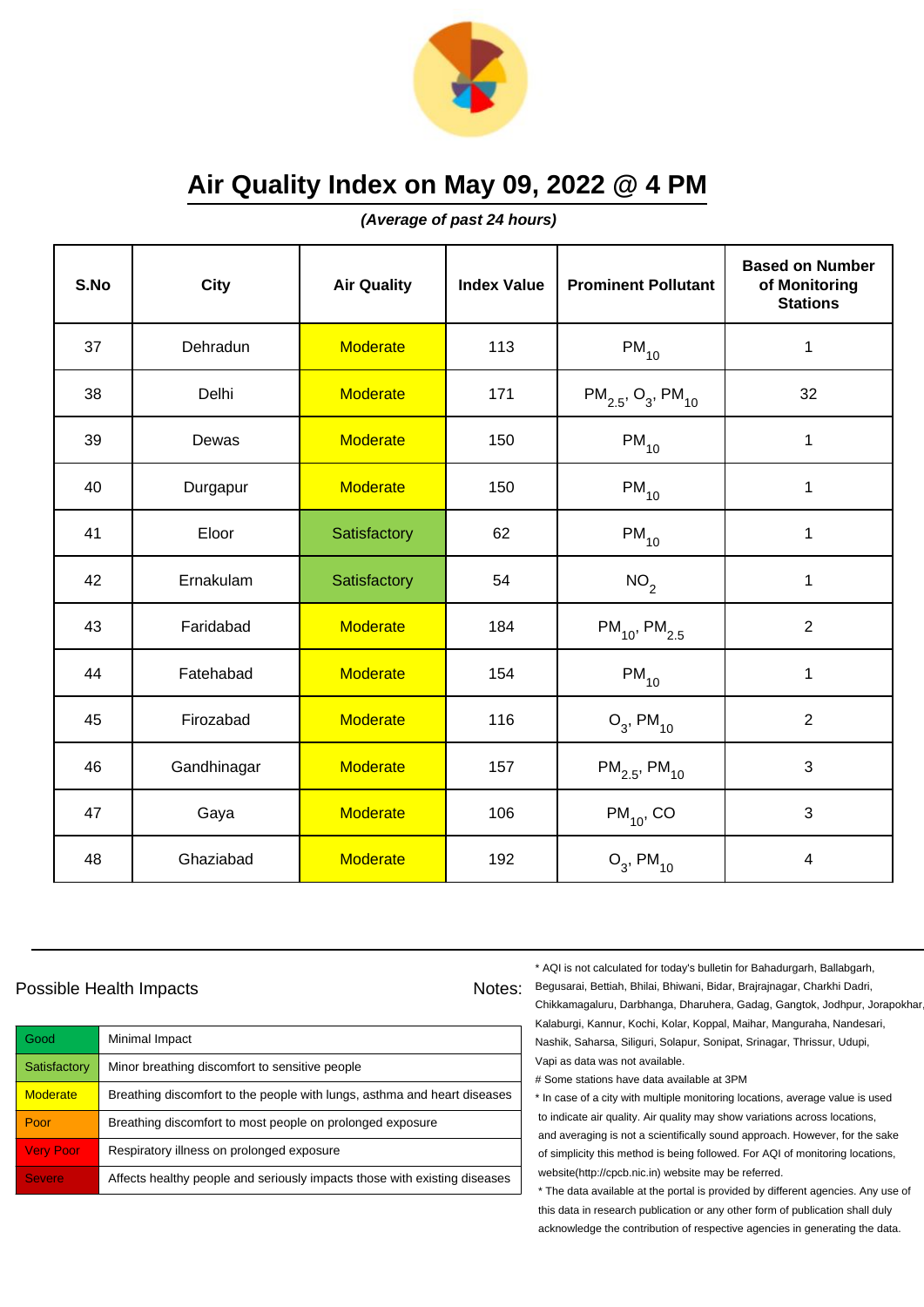

**(Average of past 24 hours)**

| S.No | <b>City</b>          | <b>Air Quality</b> | <b>Index Value</b> | <b>Prominent Pollutant</b> | <b>Based on Number</b><br>of Monitoring<br><b>Stations</b> |
|------|----------------------|--------------------|--------------------|----------------------------|------------------------------------------------------------|
| 49   | Gorakhpur            | Good               | 47                 | $\mathsf{PM}_{2.5}$        | $\mathbf{1}$                                               |
| 50   | <b>Greater Noida</b> | <b>Moderate</b>    | 169                | $O_3$ , PM <sub>10</sub>   | $\overline{2}$                                             |
| 51   | Gummidipoondi        | Good               | 39                 | $PM_{10}$                  | $\mathbf{1}$                                               |
| 52   | Gurugram             | Poor               | 218                | $\mathsf{PM}_{2.5}$        | 3                                                          |
| 53   | Guwahati             | Satisfactory       | 66                 | $PM_{10}$                  | $\overline{c}$                                             |
| 54   | Gwalior              | <b>Moderate</b>    | 132                | $O_3$                      | 1                                                          |
| 55   | Hajipur              | Satisfactory       | 84                 | $PM_{10}$                  | $\mathbf{1}$                                               |
| 56   | Haldia               | Good               | 40                 | CO                         | 1                                                          |
| 57   | Hapur                | <b>Moderate</b>    | 140                | $PM_{10}$                  | $\mathbf{1}$                                               |
| 58   | Hassan               | Satisfactory       | 86                 | $PM_{10}$                  | $\mathbf{1}$                                               |
| 59   | Haveri               | Satisfactory       | 81                 | $PM_{10}$                  | $\mathbf{1}$                                               |
| 60   | Hisar                | Poor               | 248                | $\mathsf{PM}_{2.5}$        | 1                                                          |

### Possible Health Impacts

| Good             | Minimal Impact                                                            |
|------------------|---------------------------------------------------------------------------|
| Satisfactory     | Minor breathing discomfort to sensitive people                            |
| <b>Moderate</b>  | Breathing discomfort to the people with lungs, asthma and heart diseases  |
| Poor             | Breathing discomfort to most people on prolonged exposure                 |
| <b>Very Poor</b> | Respiratory illness on prolonged exposure                                 |
| <b>Severe</b>    | Affects healthy people and seriously impacts those with existing diseases |

\* AQI is not calculated for today's bulletin for Bahadurgarh, Ballabgarh,

Notes: Begusarai, Bettiah, Bhilai, Bhiwani, Bidar, Brajrajnagar, Charkhi Dadri, Chikkamagaluru, Darbhanga, Dharuhera, Gadag, Gangtok, Jodhpur, Jorapokhar, Kalaburgi, Kannur, Kochi, Kolar, Koppal, Maihar, Manguraha, Nandesari, Nashik, Saharsa, Siliguri, Solapur, Sonipat, Srinagar, Thrissur, Udupi, Vapi as data was not available.

# Some stations have data available at 3PM

\* In case of a city with multiple monitoring locations, average value is used to indicate air quality. Air quality may show variations across locations, and averaging is not a scientifically sound approach. However, for the sake of simplicity this method is being followed. For AQI of monitoring locations, website(http://cpcb.nic.in) website may be referred.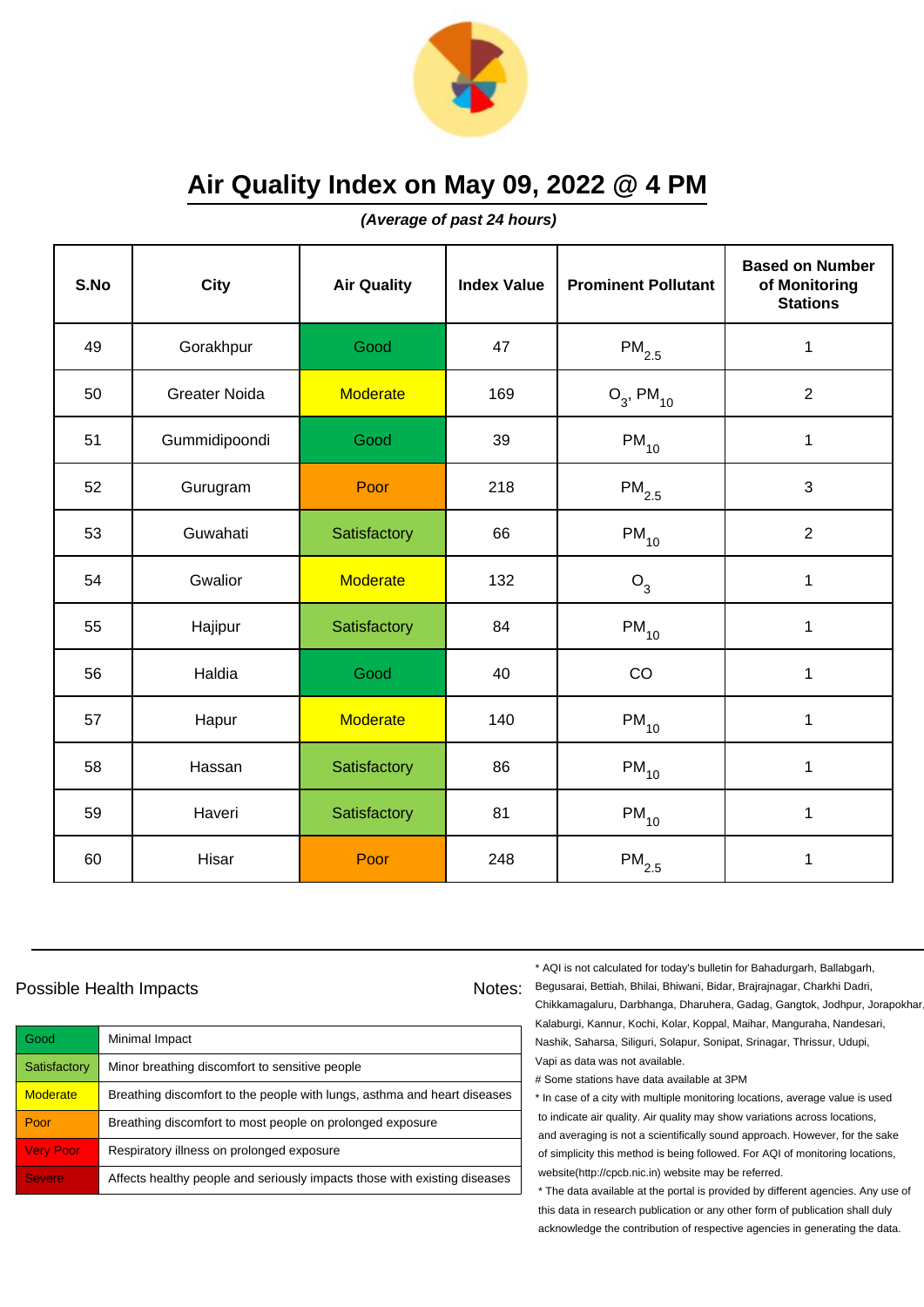

**(Average of past 24 hours)**

| S.No | <b>City</b> | <b>Air Quality</b> | <b>Index Value</b> | <b>Prominent Pollutant</b>    | <b>Based on Number</b><br>of Monitoring<br><b>Stations</b> |
|------|-------------|--------------------|--------------------|-------------------------------|------------------------------------------------------------|
| 61   | Howrah      | Good               | 39                 | $PM_{10}$                     | $\mathbf{3}$                                               |
| 62   | Hubballi    | <b>Moderate</b>    | 112                | $PM_{10}$                     | $\mathbf 1$                                                |
| 63   | Hyderabad   | <b>Moderate</b>    | 136                | $PM_{2.5}$ , PM <sub>10</sub> | 5                                                          |
| 64   | Imphal      | Satisfactory       | 78                 | SO <sub>2</sub>               | $\mathbf{1}$                                               |
| 65   | Indore      | <b>Moderate</b>    | 165                | $PM_{10}$                     | $\mathbf 1$                                                |
| 66   | Jabalpur    | <b>Moderate</b>    | 167                | $PM_{10}$                     | 1                                                          |
| 67   | Jaipur      | Poor               | 204                | $PM_{2.5}$ , PM <sub>10</sub> | 3                                                          |
| 68   | Jalandhar   | <b>Moderate</b>    | 170                | $PM_{10}$                     | $\mathbf{1}$                                               |
| 69   | Jhansi      | <b>Moderate</b>    | 159                | $PM_{10}$                     | $\mathbf 1$                                                |
| 70   | Jind        | Poor               | 235                | $PM_{2.5}$                    | $\mathbf 1$                                                |
| 71   | Kaithal     | <b>Moderate</b>    | 141                | $PM_{10}$                     | $\mathbf{1}$                                               |
| 72   | Kalyan      | <b>Moderate</b>    | 112                | $PM_{10}$                     | $\mathbf 1$                                                |

### Possible Health Impacts

| Good             | Minimal Impact                                                            |
|------------------|---------------------------------------------------------------------------|
| Satisfactory     | Minor breathing discomfort to sensitive people                            |
| <b>Moderate</b>  | Breathing discomfort to the people with lungs, asthma and heart diseases  |
| Poor             | Breathing discomfort to most people on prolonged exposure                 |
| <b>Very Poor</b> | Respiratory illness on prolonged exposure                                 |
| <b>Severe</b>    | Affects healthy people and seriously impacts those with existing diseases |

\* AQI is not calculated for today's bulletin for Bahadurgarh, Ballabgarh,

Notes: Begusarai, Bettiah, Bhilai, Bhiwani, Bidar, Brajrajnagar, Charkhi Dadri, Chikkamagaluru, Darbhanga, Dharuhera, Gadag, Gangtok, Jodhpur, Jorapokhar, Kalaburgi, Kannur, Kochi, Kolar, Koppal, Maihar, Manguraha, Nandesari, Nashik, Saharsa, Siliguri, Solapur, Sonipat, Srinagar, Thrissur, Udupi, Vapi as data was not available.

# Some stations have data available at 3PM

\* In case of a city with multiple monitoring locations, average value is used to indicate air quality. Air quality may show variations across locations, and averaging is not a scientifically sound approach. However, for the sake of simplicity this method is being followed. For AQI of monitoring locations, website(http://cpcb.nic.in) website may be referred.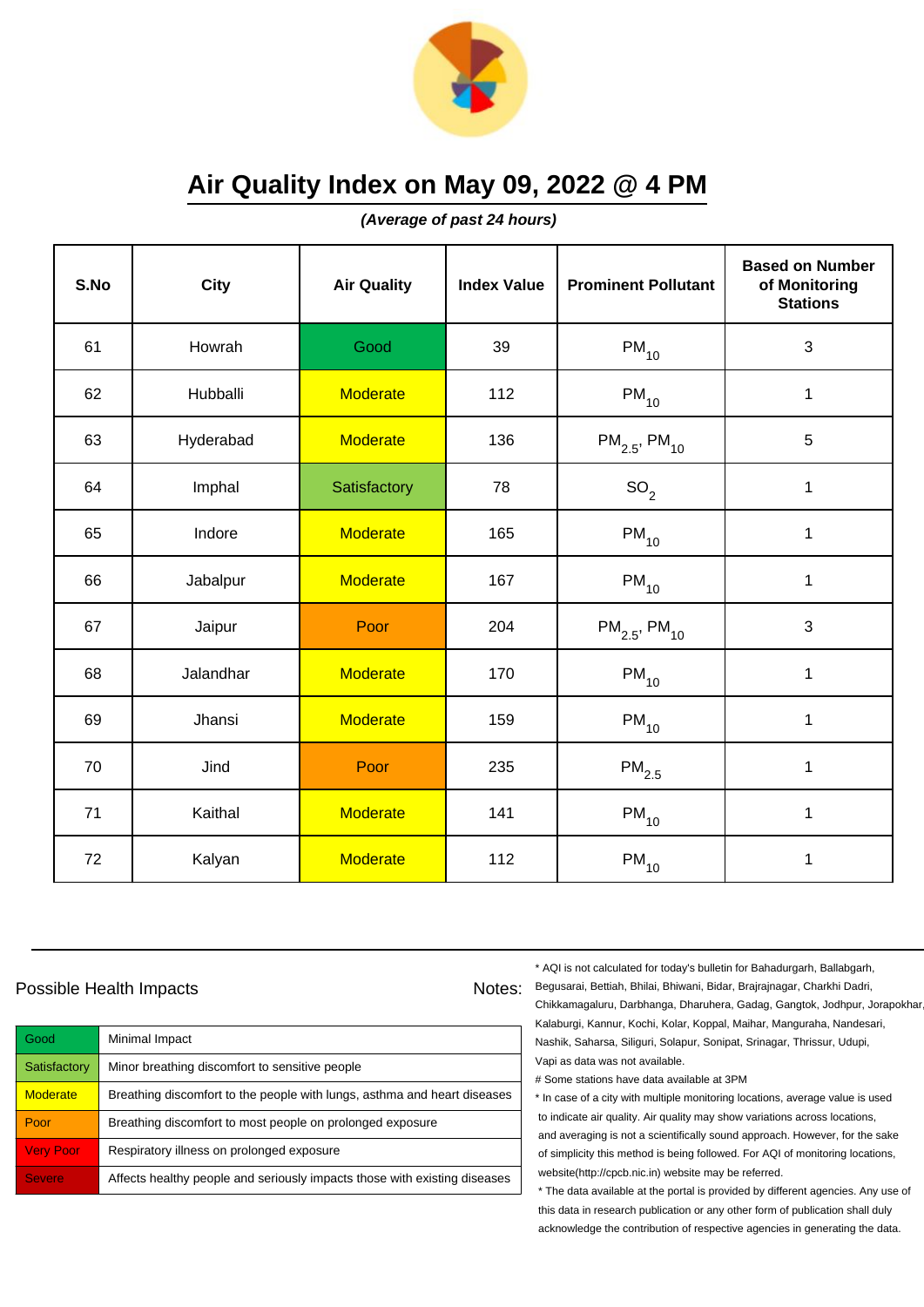

**(Average of past 24 hours)**

| S.No | <b>City</b> | <b>Air Quality</b> | <b>Index Value</b> | <b>Prominent Pollutant</b>                 | <b>Based on Number</b><br>of Monitoring<br><b>Stations</b> |
|------|-------------|--------------------|--------------------|--------------------------------------------|------------------------------------------------------------|
| 73   | Kanpur      | Satisfactory       | 91                 | $PM_{10}$                                  | 3                                                          |
| 74   | Karnal      | <b>Moderate</b>    | 108                | $PM_{10}$                                  | $\mathbf{1}$                                               |
| 75   | Katihar     | <b>Moderate</b>    | 146                | $PM_{10}$                                  | 1                                                          |
| 76   | Katni       | <b>Moderate</b>    | 164                | O <sub>3</sub>                             | 1                                                          |
| 77   | Khanna      | <b>Moderate</b>    | 132                | $PM_{10}$                                  | $\mathbf 1$                                                |
| 78   | Kishanganj  | <b>Moderate</b>    | 135                | $PM_{10}$                                  | 1                                                          |
| 79   | Kohima      | Satisfactory       | 63                 | $PM_{10}$                                  | 1                                                          |
| 80   | Kolkata     | Satisfactory       | 56                 | $NO_2$ , PM <sub>10</sub> , O <sub>3</sub> | 6                                                          |
| 81   | Kollam      | <b>Moderate</b>    | 135                | $PM_{10}$                                  | $\mathbf 1$                                                |
| 82   | Kota        | Poor               | 265                | $PM_{2.5}$                                 | 1                                                          |
| 83   | Kozhikode   | Satisfactory       | 70                 | $PM_{10}$                                  | $\mathbf{1}$                                               |
| 84   | Kurukshetra | <b>Moderate</b>    | 192                | $\mathsf{PM}_{2.5}$                        | $\mathbf 1$                                                |

### Possible Health Impacts

| Good             | Minimal Impact                                                            |
|------------------|---------------------------------------------------------------------------|
| Satisfactory     | Minor breathing discomfort to sensitive people                            |
| <b>Moderate</b>  | Breathing discomfort to the people with lungs, asthma and heart diseases  |
| Poor             | Breathing discomfort to most people on prolonged exposure                 |
| <b>Very Poor</b> | Respiratory illness on prolonged exposure                                 |
| <b>Severe</b>    | Affects healthy people and seriously impacts those with existing diseases |

\* AQI is not calculated for today's bulletin for Bahadurgarh, Ballabgarh,

Notes: Begusarai, Bettiah, Bhilai, Bhiwani, Bidar, Brajrajnagar, Charkhi Dadri, Chikkamagaluru, Darbhanga, Dharuhera, Gadag, Gangtok, Jodhpur, Jorapokhar, Kalaburgi, Kannur, Kochi, Kolar, Koppal, Maihar, Manguraha, Nandesari, Nashik, Saharsa, Siliguri, Solapur, Sonipat, Srinagar, Thrissur, Udupi, Vapi as data was not available.

# Some stations have data available at 3PM

\* In case of a city with multiple monitoring locations, average value is used to indicate air quality. Air quality may show variations across locations, and averaging is not a scientifically sound approach. However, for the sake of simplicity this method is being followed. For AQI of monitoring locations, website(http://cpcb.nic.in) website may be referred.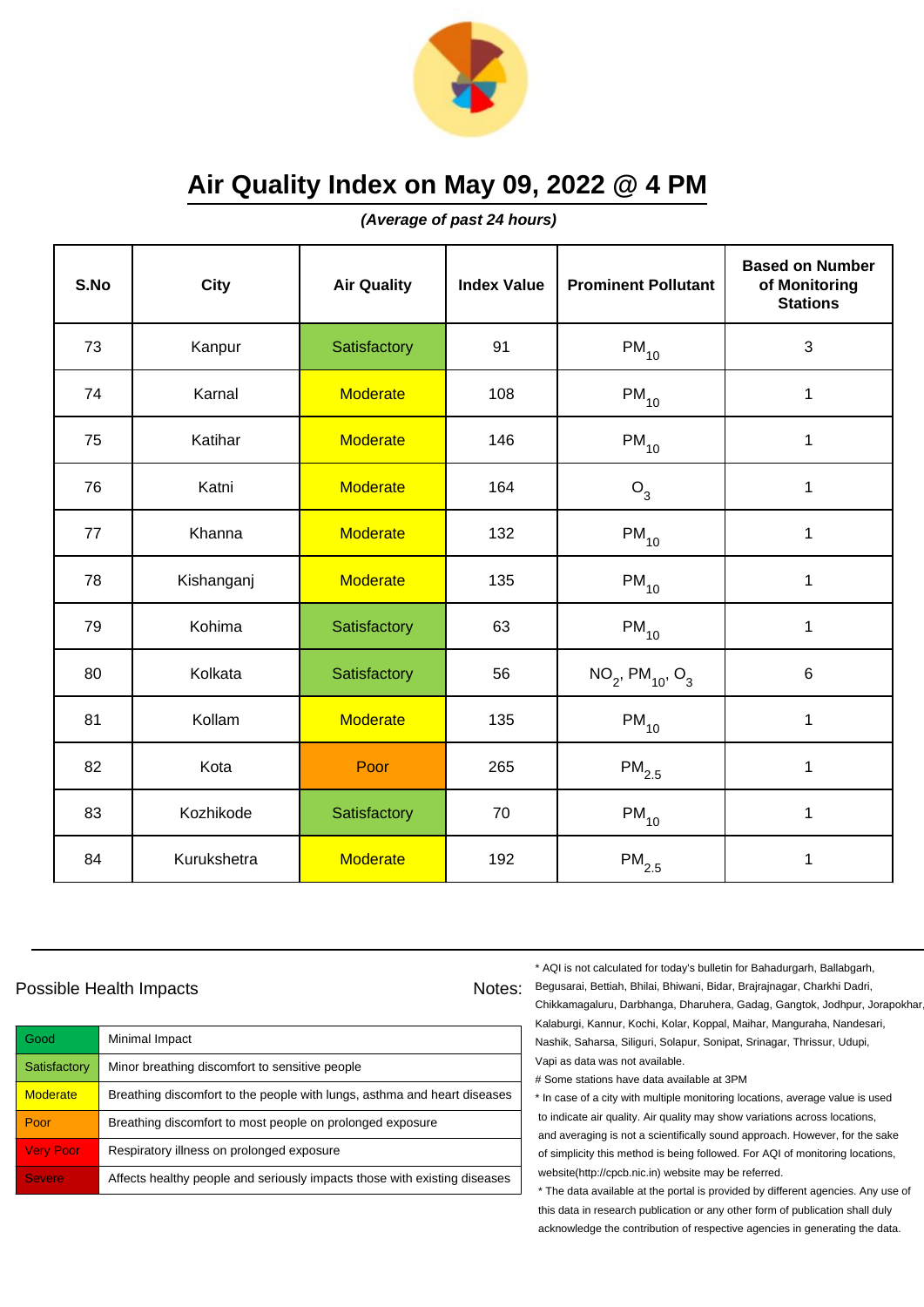

**(Average of past 24 hours)**

| S.No | <b>City</b>      | <b>Air Quality</b> | <b>Index Value</b> | <b>Prominent Pollutant</b>    | <b>Based on Number</b><br>of Monitoring<br><b>Stations</b> |
|------|------------------|--------------------|--------------------|-------------------------------|------------------------------------------------------------|
| 85   | Lucknow          | Satisfactory       | 89                 | $PM_{2.5}$ , PM <sub>10</sub> | 5                                                          |
| 86   | Ludhiana         | <b>Moderate</b>    | 178                | $\mathsf{PM}_{2.5}$           | $\mathbf 1$                                                |
| 87   | Madikeri         | Satisfactory       | 84                 | $PM_{10}$                     | 1                                                          |
| 88   | Mandi Gobindgarh | <b>Moderate</b>    | 172                | $\mathsf{PM}_{2.5}$           | 1                                                          |
| 89   | Mandideep        | <b>Moderate</b>    | 110                | $PM_{10}$                     | 1                                                          |
| 90   | Mandikhera       | Satisfactory       | 100                | $PM_{10}$                     | 1                                                          |
| 91   | Manesar          | Poor               | 227                | $\mathsf{PM}_{2.5}$           | 1                                                          |
| 92   | Manglore         | Satisfactory       | 97                 | NO <sub>2</sub>               | $\mathbf{1}$                                               |
| 93   | Meerut           | <b>Moderate</b>    | 135                | $PM_{10}$                     | 3                                                          |
| 94   | Moradabad        | Satisfactory       | 64                 | $PM_{10}$ , CO                | 3                                                          |
| 95   | Motihari         | <b>Moderate</b>    | 119                | $O_3$                         | $\mathbf{1}$                                               |
| 96   | Mumbai           | <b>Moderate</b>    | 117                | $PM_{2.5}$ , PM <sub>10</sub> | 16                                                         |

### Possible Health Impacts

| Good             | Minimal Impact                                                            |
|------------------|---------------------------------------------------------------------------|
| Satisfactory     | Minor breathing discomfort to sensitive people                            |
| <b>Moderate</b>  | Breathing discomfort to the people with lungs, asthma and heart diseases  |
| Poor             | Breathing discomfort to most people on prolonged exposure                 |
| <b>Very Poor</b> | Respiratory illness on prolonged exposure                                 |
| <b>Severe</b>    | Affects healthy people and seriously impacts those with existing diseases |

\* AQI is not calculated for today's bulletin for Bahadurgarh, Ballabgarh,

Notes: Begusarai, Bettiah, Bhilai, Bhiwani, Bidar, Brajrajnagar, Charkhi Dadri, Chikkamagaluru, Darbhanga, Dharuhera, Gadag, Gangtok, Jodhpur, Jorapokhar, Kalaburgi, Kannur, Kochi, Kolar, Koppal, Maihar, Manguraha, Nandesari, Nashik, Saharsa, Siliguri, Solapur, Sonipat, Srinagar, Thrissur, Udupi, Vapi as data was not available.

# Some stations have data available at 3PM

\* In case of a city with multiple monitoring locations, average value is used to indicate air quality. Air quality may show variations across locations, and averaging is not a scientifically sound approach. However, for the sake of simplicity this method is being followed. For AQI of monitoring locations, website(http://cpcb.nic.in) website may be referred.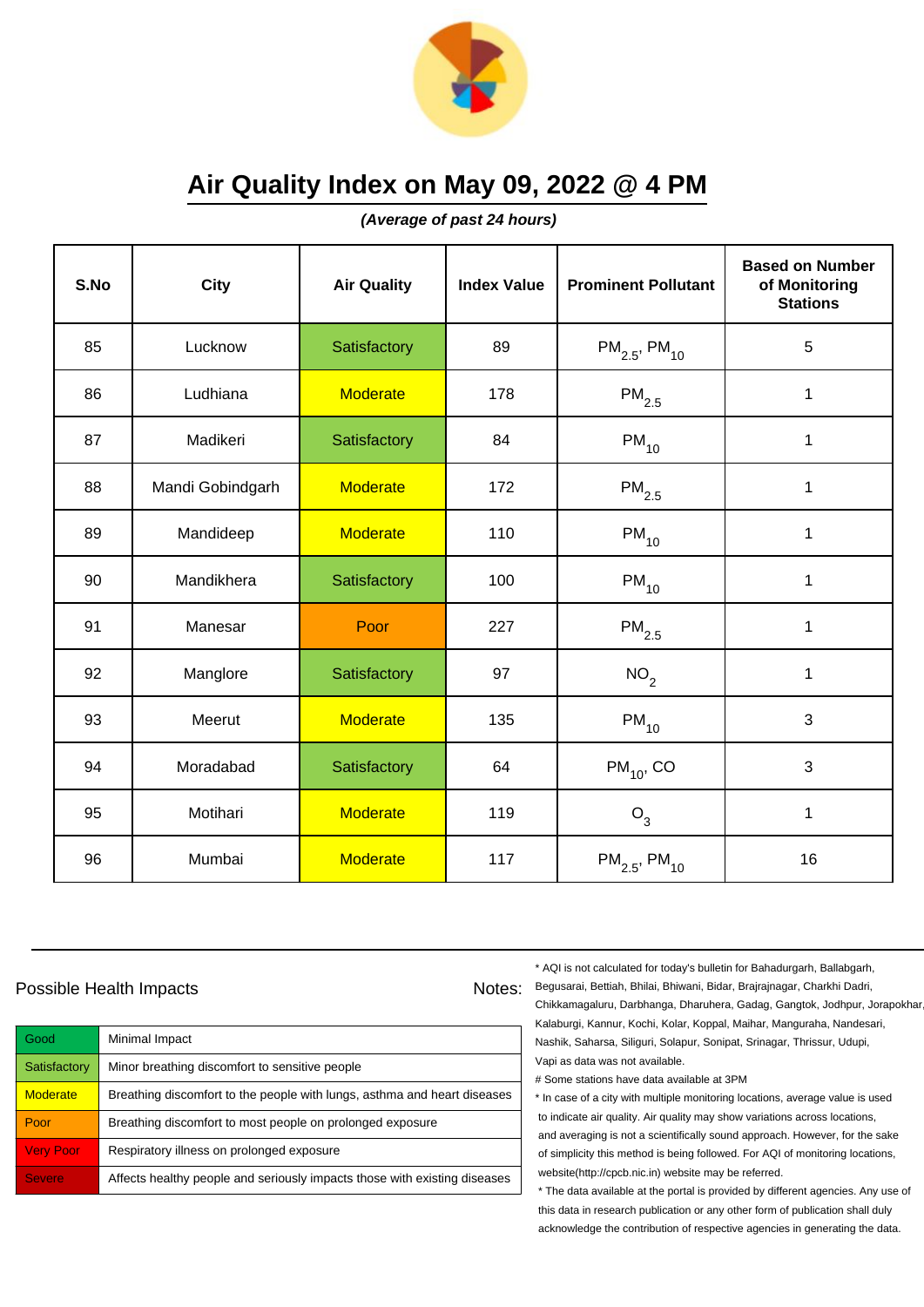

**(Average of past 24 hours)**

| S.No | <b>City</b>   | <b>Air Quality</b> | <b>Index Value</b> | <b>Prominent Pollutant</b>                 | <b>Based on Number</b><br>of Monitoring<br><b>Stations</b> |
|------|---------------|--------------------|--------------------|--------------------------------------------|------------------------------------------------------------|
| 97   | Munger        | <b>Moderate</b>    | 199                | $PM_{2.5}$                                 | 1                                                          |
| 98   | Muzaffarnagar | <b>Moderate</b>    | 166                | $PM_{2.5}$                                 | 1                                                          |
| 99   | Muzaffarpur   | Satisfactory       | 90                 | $\mathsf{PM}_{2.5}$                        | $\overline{2}$                                             |
| 100  | Mysuru        | Satisfactory       | 55                 | $PM_{10}$                                  | 1                                                          |
| 101  | Nagpur        | Poor               | 248                | $PM_{2.5}$                                 | $\mathbf 1$                                                |
| 102  | Naharlagun    | Satisfactory       | 69                 | SO <sub>2</sub>                            | 1                                                          |
| 103  | Narnaul       | <b>Moderate</b>    | 142                | $\mathsf{PM}_{2.5}$                        | 1                                                          |
| 104  | Navi Mumbai   | Satisfactory       | 88                 | $PM_{10}$ , $PM_{2.5}$                     | $\overline{2}$                                             |
| 105  | Noida         | <b>Moderate</b>    | 178                | $NO_2$ , PM <sub>10</sub> , O <sub>3</sub> | $\overline{\mathbf{4}}$                                    |
| 106  | Pali          | <b>Moderate</b>    | 138                | $\mathsf{PM}_{10}$                         | 1                                                          |
| 107  | Palwal        | <b>Moderate</b>    | 124                | $PM_{10}$                                  | 1                                                          |
| 108  | Panchkula     | <b>Moderate</b>    | 165                | $\mathsf{PM}_{2.5}$                        | 1                                                          |

### Possible Health Impacts

| Good             | Minimal Impact                                                            |
|------------------|---------------------------------------------------------------------------|
| Satisfactory     | Minor breathing discomfort to sensitive people                            |
| <b>Moderate</b>  | Breathing discomfort to the people with lungs, asthma and heart diseases  |
| Poor             | Breathing discomfort to most people on prolonged exposure                 |
| <b>Very Poor</b> | Respiratory illness on prolonged exposure                                 |
| <b>Severe</b>    | Affects healthy people and seriously impacts those with existing diseases |

\* AQI is not calculated for today's bulletin for Bahadurgarh, Ballabgarh,

Notes: Begusarai, Bettiah, Bhilai, Bhiwani, Bidar, Brajrajnagar, Charkhi Dadri, Chikkamagaluru, Darbhanga, Dharuhera, Gadag, Gangtok, Jodhpur, Jorapokhar, Kalaburgi, Kannur, Kochi, Kolar, Koppal, Maihar, Manguraha, Nandesari, Nashik, Saharsa, Siliguri, Solapur, Sonipat, Srinagar, Thrissur, Udupi, Vapi as data was not available.

# Some stations have data available at 3PM

\* In case of a city with multiple monitoring locations, average value is used to indicate air quality. Air quality may show variations across locations, and averaging is not a scientifically sound approach. However, for the sake of simplicity this method is being followed. For AQI of monitoring locations, website(http://cpcb.nic.in) website may be referred.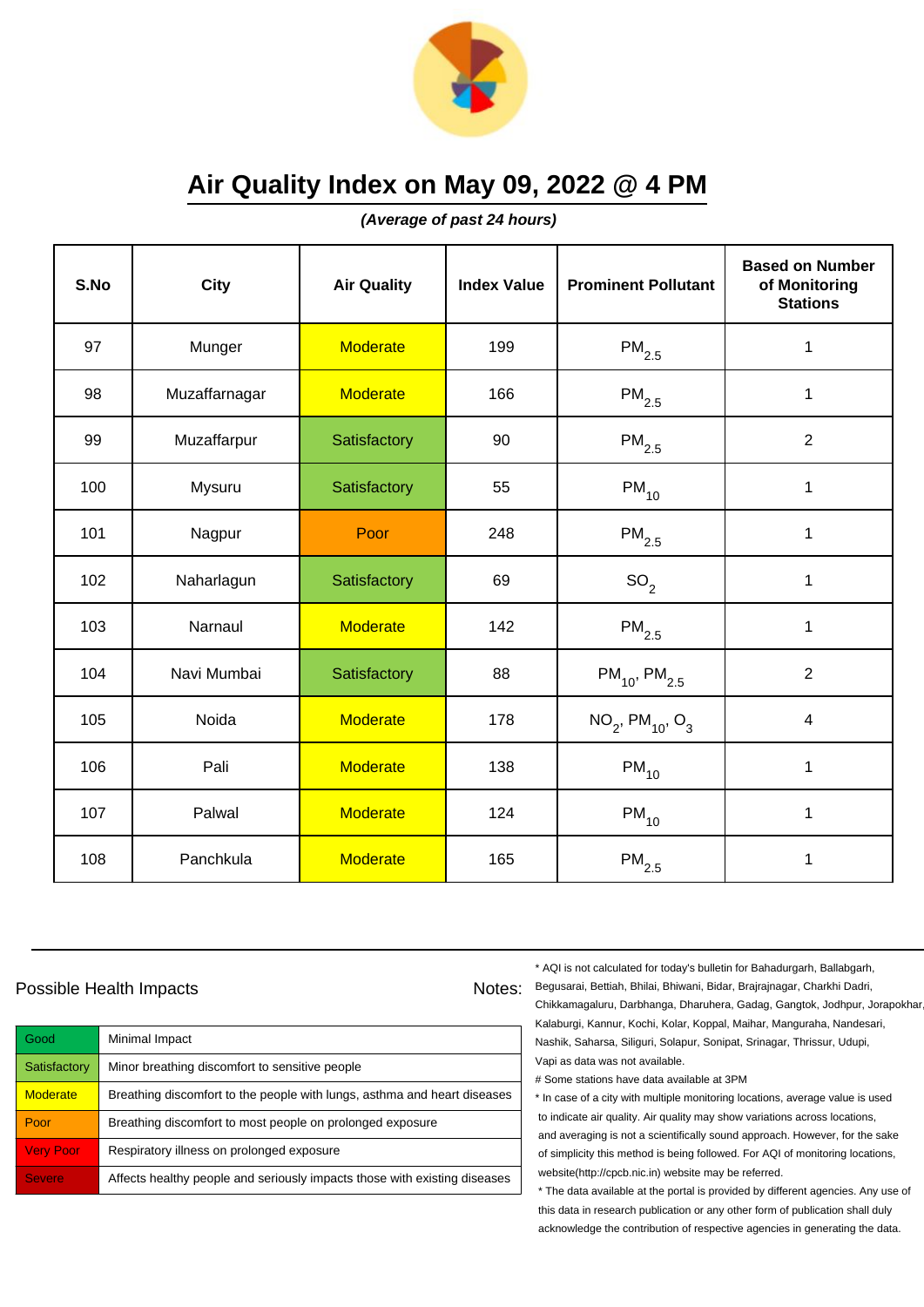

**(Average of past 24 hours)**

| S.No | City              | <b>Air Quality</b> | <b>Index Value</b> | <b>Prominent Pollutant</b>  | <b>Based on Number</b><br>of Monitoring<br><b>Stations</b> |
|------|-------------------|--------------------|--------------------|-----------------------------|------------------------------------------------------------|
| 109  | Panipat           | <b>Moderate</b>    | 150                | $PM_{10}$                   | 1                                                          |
| 110  | Patiala           | <b>Moderate</b>    | 117                | $PM_{10}$                   | 1                                                          |
| 111  | Patna             | <b>Moderate</b>    | 132                | $PM_{10}$ , NO <sub>2</sub> | 5                                                          |
| 112  | Pithampur         | <b>Moderate</b>    | 138                | $PM_{10}$                   | 1                                                          |
| 113  | Prayagraj         | Satisfactory       | 92                 | $PM_{10}$                   | $\mathbf{3}$                                               |
| 114  | Puducherry        | Satisfactory       | 74                 | $PM_{10}$                   | 1                                                          |
| 115  | Pune              | <b>Moderate</b>    | 177                | $\mathsf{PM}_{2.5}$         | $\overline{5}$                                             |
| 116  | Purnia            | <b>Moderate</b>    | 175                | $\mathsf{PM}_{2.5}$         | 1                                                          |
| 117  | Raichur           | <b>Moderate</b>    | 113                | $PM_{10}$                   | 1                                                          |
| 118  | Rajamahendravaram | Satisfactory       | 64                 | $PM_{10}$                   | 1                                                          |
| 119  | Rajgir            | Satisfactory       | 84                 | $PM_{10}$                   | 1                                                          |
| 120  | Ramanagara        | Satisfactory       | 72                 | $PM_{10}$                   | 1                                                          |

### Possible Health Impacts

| Good             | Minimal Impact                                                            |
|------------------|---------------------------------------------------------------------------|
| Satisfactory     | Minor breathing discomfort to sensitive people                            |
| <b>Moderate</b>  | Breathing discomfort to the people with lungs, asthma and heart diseases  |
| Poor             | Breathing discomfort to most people on prolonged exposure                 |
| <b>Very Poor</b> | Respiratory illness on prolonged exposure                                 |
| <b>Severe</b>    | Affects healthy people and seriously impacts those with existing diseases |

\* AQI is not calculated for today's bulletin for Bahadurgarh, Ballabgarh,

Notes: Begusarai, Bettiah, Bhilai, Bhiwani, Bidar, Brajrajnagar, Charkhi Dadri, Chikkamagaluru, Darbhanga, Dharuhera, Gadag, Gangtok, Jodhpur, Jorapokhar, Kalaburgi, Kannur, Kochi, Kolar, Koppal, Maihar, Manguraha, Nandesari, Nashik, Saharsa, Siliguri, Solapur, Sonipat, Srinagar, Thrissur, Udupi, Vapi as data was not available.

# Some stations have data available at 3PM

\* In case of a city with multiple monitoring locations, average value is used to indicate air quality. Air quality may show variations across locations, and averaging is not a scientifically sound approach. However, for the sake of simplicity this method is being followed. For AQI of monitoring locations, website(http://cpcb.nic.in) website may be referred.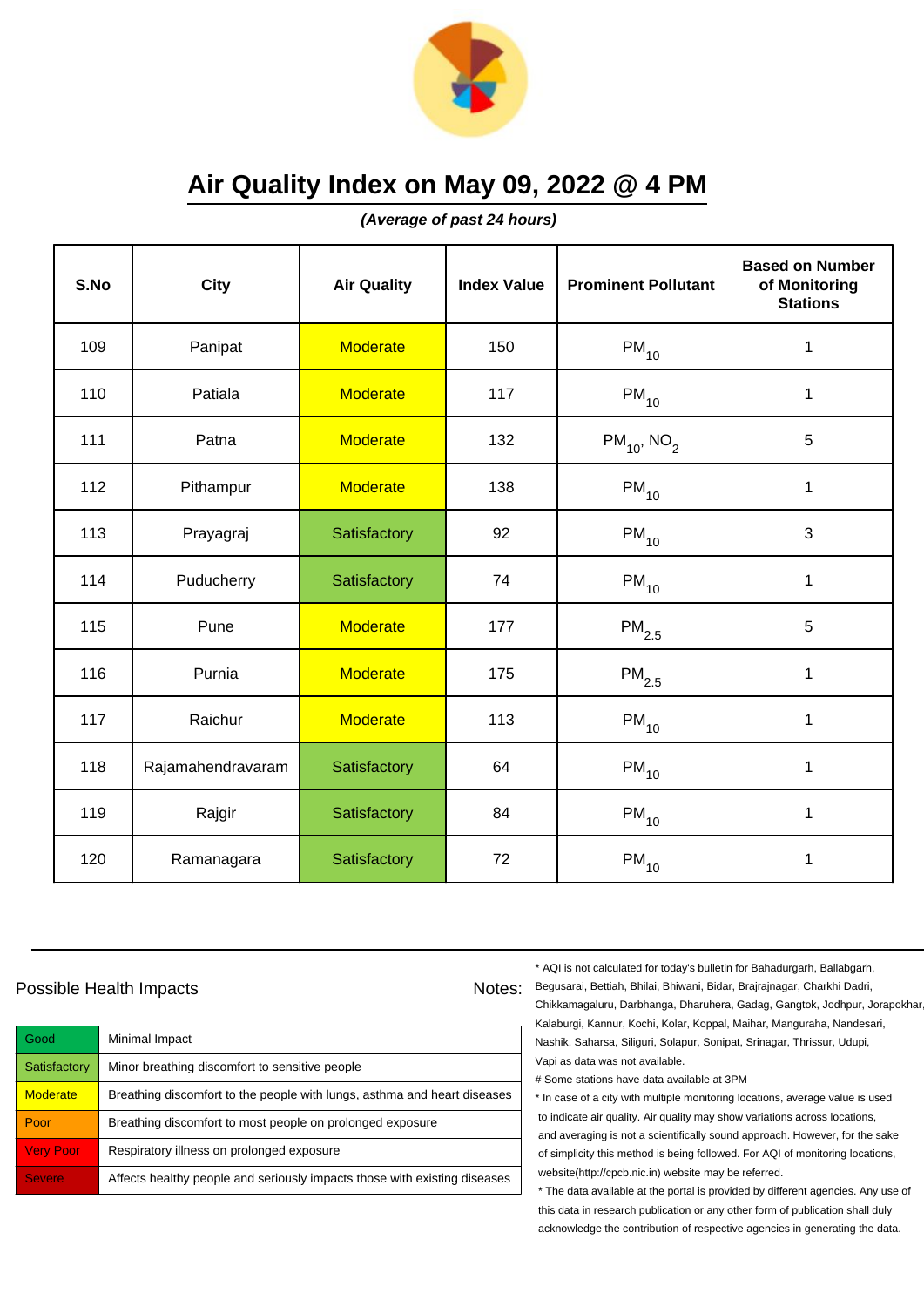

**(Average of past 24 hours)**

| S.No | City       | <b>Air Quality</b> | <b>Index Value</b> | <b>Prominent Pollutant</b> | <b>Based on Number</b><br>of Monitoring<br><b>Stations</b> |
|------|------------|--------------------|--------------------|----------------------------|------------------------------------------------------------|
| 121  | Ratlam     | <b>Moderate</b>    | 134                | $PM_{10}$                  | 1                                                          |
| 122  | Rohtak     | <b>Moderate</b>    | 131                | $\mathsf{PM}_{2.5}$        | 1                                                          |
| 123  | Rupnagar   | Satisfactory       | 97                 | $PM_{10}$                  | 1                                                          |
| 124  | Sagar      | <b>Moderate</b>    | 143                | $\mathsf{PM}_{2.5}$        | $\mathbf 1$                                                |
| 125  | Samastipur | <b>Moderate</b>    | 183                | $PM_{10}$                  | $\mathbf 1$                                                |
| 126  | Sasaram    | <b>Moderate</b>    | 115                | $PM_{10}$                  | 1                                                          |
| 127  | Satna      | Satisfactory       | 64                 | $PM_{10}$                  | 1                                                          |
| 128  | Shillong   | Good               | 42                 | $PM_{10}$                  | 1                                                          |
| 129  | Shivamogga | Satisfactory       | 58                 | $PM_{10}$                  | $\mathbf 1$                                                |
| 130  | Singrauli  | Poor               | 224                | $PM_{10}$                  | 1                                                          |
| 131  | Sirsa      | <b>Moderate</b>    | 159                | $PM_{10}$                  | 1                                                          |
| 132  | Siwan      | <b>Moderate</b>    | 168                | $\mathsf{PM}_{2.5}$        | 1                                                          |

### Possible Health Impacts

| Good             | Minimal Impact                                                            |
|------------------|---------------------------------------------------------------------------|
| Satisfactory     | Minor breathing discomfort to sensitive people                            |
| <b>Moderate</b>  | Breathing discomfort to the people with lungs, asthma and heart diseases  |
| Poor             | Breathing discomfort to most people on prolonged exposure                 |
| <b>Very Poor</b> | Respiratory illness on prolonged exposure                                 |
| <b>Severe</b>    | Affects healthy people and seriously impacts those with existing diseases |

\* AQI is not calculated for today's bulletin for Bahadurgarh, Ballabgarh,

Notes: Begusarai, Bettiah, Bhilai, Bhiwani, Bidar, Brajrajnagar, Charkhi Dadri, Chikkamagaluru, Darbhanga, Dharuhera, Gadag, Gangtok, Jodhpur, Jorapokhar, Kalaburgi, Kannur, Kochi, Kolar, Koppal, Maihar, Manguraha, Nandesari, Nashik, Saharsa, Siliguri, Solapur, Sonipat, Srinagar, Thrissur, Udupi, Vapi as data was not available.

# Some stations have data available at 3PM

\* In case of a city with multiple monitoring locations, average value is used to indicate air quality. Air quality may show variations across locations, and averaging is not a scientifically sound approach. However, for the sake of simplicity this method is being followed. For AQI of monitoring locations, website(http://cpcb.nic.in) website may be referred.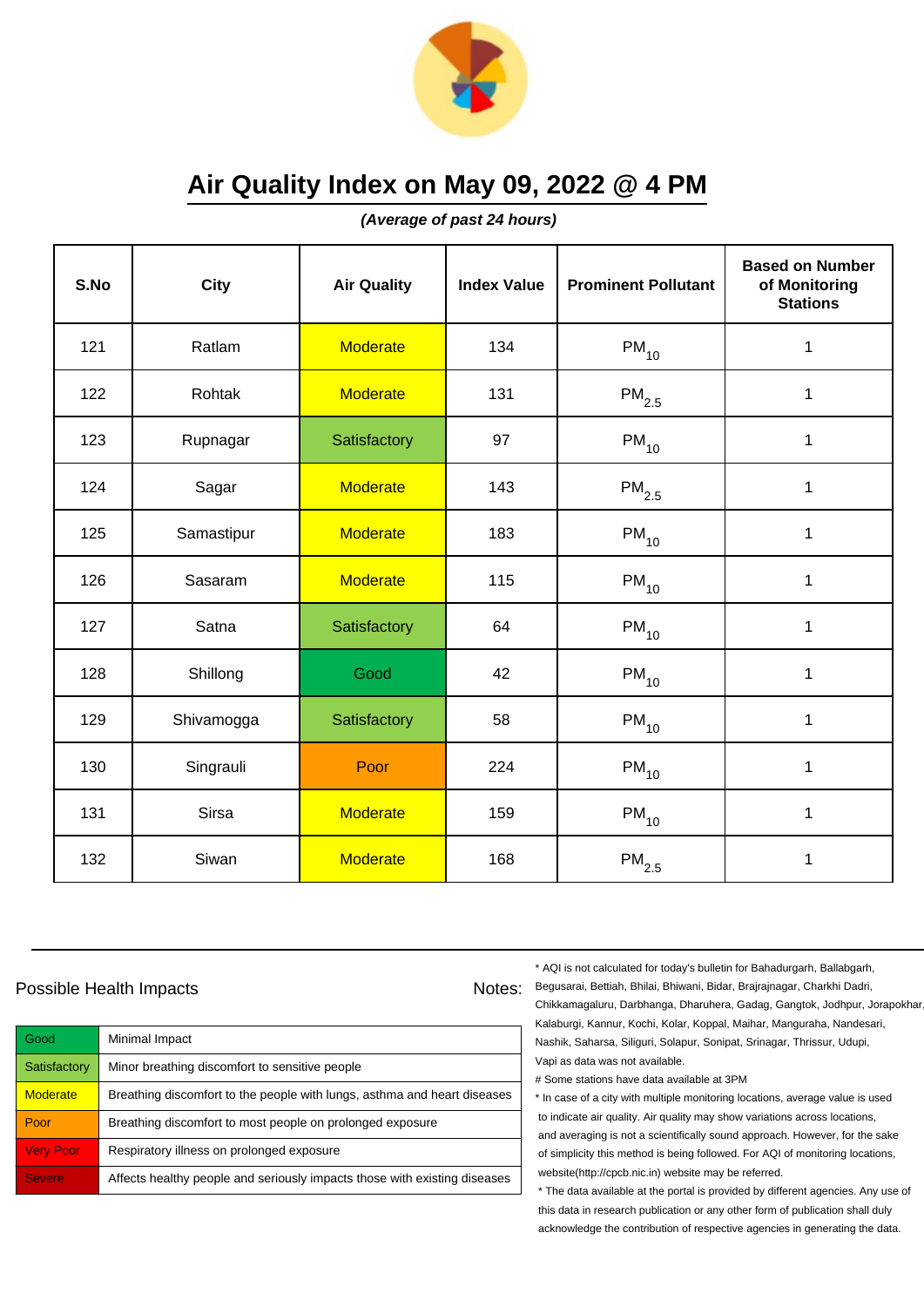

**(Average of past 24 hours)**

| S.No | <b>City</b>        | <b>Air Quality</b> | <b>Index Value</b> | <b>Prominent Pollutant</b> | <b>Based on Number</b><br>of Monitoring<br><b>Stations</b> |
|------|--------------------|--------------------|--------------------|----------------------------|------------------------------------------------------------|
| 133  | Talcher            | Satisfactory       | 86                 | CO                         | 1                                                          |
| 134  | Thane              | <b>Moderate</b>    | 138                | $PM_{10}$                  | $\mathbf 1$                                                |
| 135  | Thiruvananthapuram | Satisfactory       | 54                 | $PM_{10}$                  | $\overline{2}$                                             |
| 136  | Thoothukudi        | Poor               | 228                | O <sub>3</sub>             | 1                                                          |
| 137  | Tirupati           | <b>Moderate</b>    | 128                | $\mathsf{PM}_{2.5}$        | $\mathbf{1}$                                               |
| 138  | Udaipur            | <b>Moderate</b>    | 130                | $PM_{10}$                  | 1                                                          |
| 139  | Ujjain             | <b>Moderate</b>    | 166                | $PM_{10}$                  | $\mathbf{1}$                                               |
| 140  | Varanasi           | Satisfactory       | 76                 | $O_3$ , PM <sub>10</sub>   | 4                                                          |
| 141  | Vatva              | Satisfactory       | 79                 | $O_3$                      | $\mathbf 1$                                                |
| 142  | Vijayapura         | Satisfactory       | 52                 | $\mathsf{PM}_{10}$         | 1                                                          |
| 143  | Visakhapatnam      | Satisfactory       | 63                 | $PM_{10}$                  | $\mathbf 1$                                                |
| 144  | Vrindavan          | <b>Moderate</b>    | 104                | $PM_{10}$                  | 1                                                          |

### Possible Health Impacts

| Good                | Minimal Impact                                                            |
|---------------------|---------------------------------------------------------------------------|
| Satisfactory        | Minor breathing discomfort to sensitive people                            |
| <b>Moderate</b>     | Breathing discomfort to the people with lungs, asthma and heart diseases  |
| Poor                | Breathing discomfort to most people on prolonged exposure                 |
| <b>Very Poor</b>    | Respiratory illness on prolonged exposure                                 |
| Severe <sup>'</sup> | Affects healthy people and seriously impacts those with existing diseases |

\* AQI is not calculated for today's bulletin for Bahadurgarh, Ballabgarh,

Notes: Begusarai, Bettiah, Bhilai, Bhiwani, Bidar, Brajrajnagar, Charkhi Dadri, Chikkamagaluru, Darbhanga, Dharuhera, Gadag, Gangtok, Jodhpur, Jorapokhar, Kalaburgi, Kannur, Kochi, Kolar, Koppal, Maihar, Manguraha, Nandesari, Nashik, Saharsa, Siliguri, Solapur, Sonipat, Srinagar, Thrissur, Udupi, Vapi as data was not available.

# Some stations have data available at 3PM

\* In case of a city with multiple monitoring locations, average value is used to indicate air quality. Air quality may show variations across locations, and averaging is not a scientifically sound approach. However, for the sake of simplicity this method is being followed. For AQI of monitoring locations, website(http://cpcb.nic.in) website may be referred.